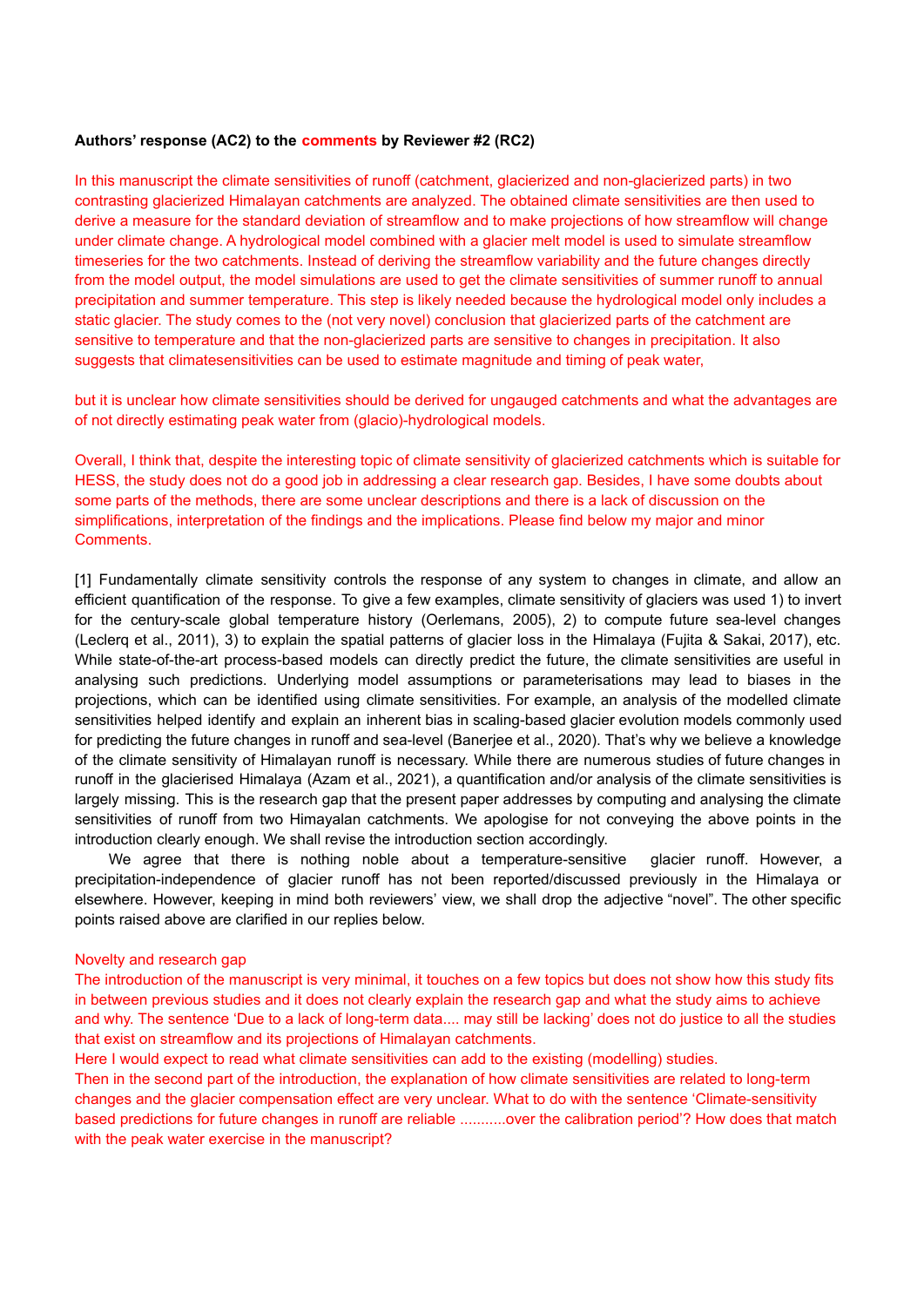The relation between climate sensitivity and glacier compensation effect is also not clear and requires more explanation.

In the last sentence 'We also attempt to do this and that (glacier compensation effect and peak water)' I miss reasoning on why these attempts are needed.

[2] We thank the reviewer again for pointing out these shortcomings of the introduction sections. As mentioned in our reply [1], we shall rewrite the introduction section highlighting the need for studying the climate sensitivities of glacierised Himalayan catchments and the related research gap that exists.

For the studied catchments 1°C temperature rise by 2065 (RCP 2.6) is expected (Fig. S6). In Chandra (upper Dudhkoshi), the maximum positive temperature anomaly was  $1.2^{\circ}C$  (0.6 $^{\circ}C$ ). Therefore, the derived climate sensitivities may be used to understand the peak water - particularly in Chandra. We shall discuss these points in the revised manuscript, and indicate in Fig 7 and S6 what was the range of calibration, and where extrapolation was used.

Our discussions of glacier-compensation and peak-water effects were intended to demonstrate that the climate sensitivities obtained from the interannual variability of P, T and Q, can approximately capture some of the most well-known characteristics of the runoff of glacier-fed rivers. Clearly, a full-blown glacio-hydrological model may provide more accurate quantification of these effects, but the climate sensitivities provide useful insights into the mechanisms. To our knowledge, the role of climate sensitivities in controlling the variability of catchment runoff over different times scales have not been discussed in the literature.

#### **Methodology**

The workflow in this manuscript is not completely clear to me. The aim of the study is to assess climate sensitivities, because those can help to understand the variability and changes of streamflow. Since there is only limited streamflow data available, timeseries of streamflow are simulated with the VIC model. However, in theory, such models can also provide information on variability and change, so as a reader I need some argumentation why climate sensitivities are a useful alternative route, especially when there are no or only few streamflow observations available.

[3] Climate sensitivities are useful as they allow efficient quantification of runoff response, are useful in identifying possible biases in sophisticated high-complexity models, and can be exploited to gain simple intuitive understanding of the system response that often is not possible while using complex models. This motivates the present study of climate sensitivities derived from VIC model simulations. Please see reply [1] & [2] for further discussions.

The lack of streamflow data is a limitation for both process-based complex models, and a climate-sensitivity based approach, as both model parameters and sensitivities may require catchment-specific calibration. Studying the climate sensitivity of runoff, even if using glacio-hydrological models outputs, are useful as it may reveal some general characteristics of the climate sensitivities, and ensure some degree of transferability of parameters across catchments.

The simulations of streamflow are crucial here for the derivation of climate sensitivities, and I am surprised by the similar sensitivities of the two catchments, while their precipitation seasonality and mass balance type are so different.

Please see reply [23].

How is snowmelt simulated in the VIC model? Is there a different parameter for snow and glacier melt? If there is snow falling on the summer accumulation type glacier, is melt then also reduced in the model (albedo effect)?

[4] VIC model uses a two-layered snowpack, computing all the relevant energy fluxes, and using an energy-balance approach to obtain the snow melt. It uses a surface albedo paramterisation to incorporate the effects of snowfall and ageing of snow (Andreadis et al., 2009).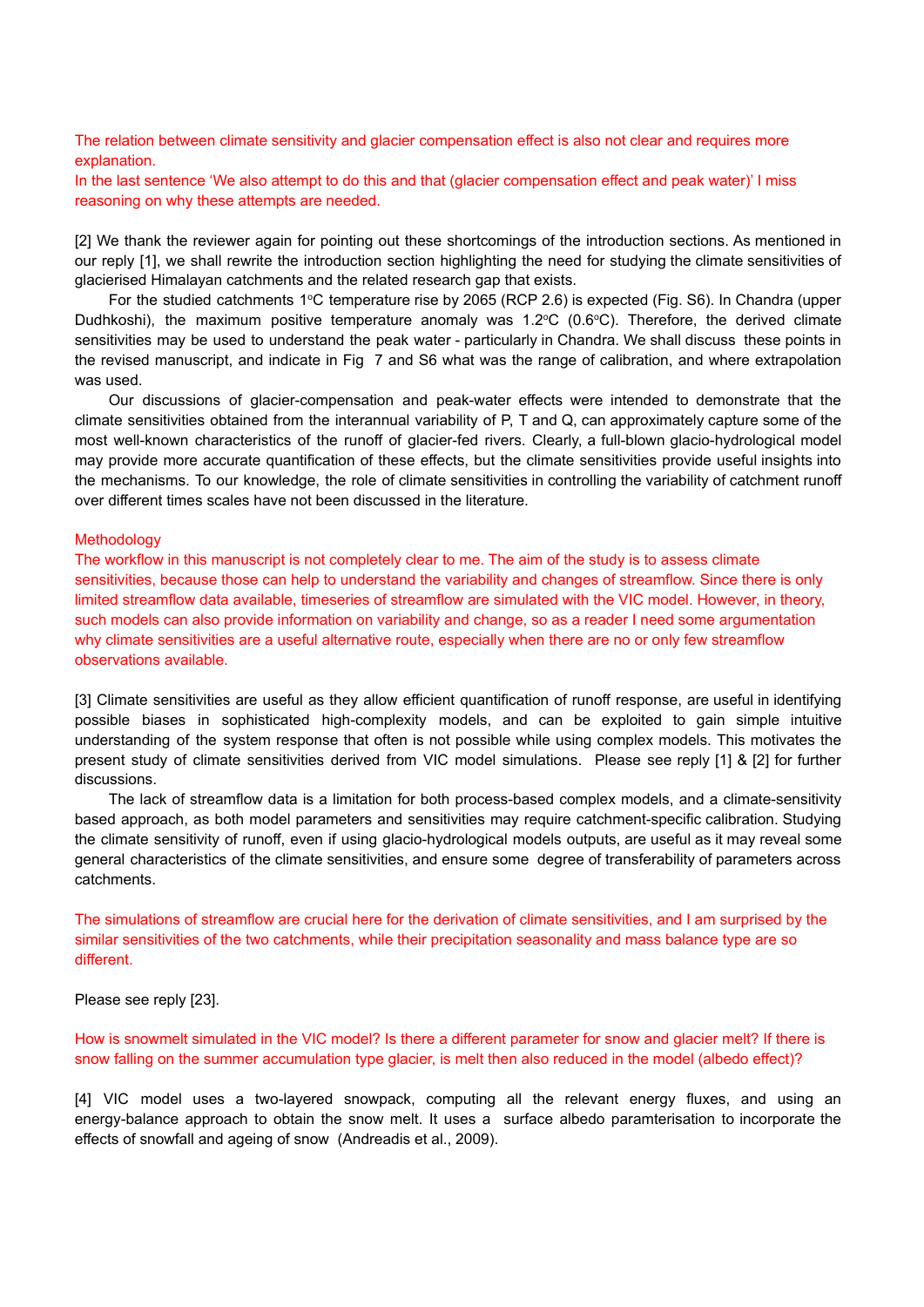In the present study, we used VIC to estimate snow melt (including the albedo effect) over the off-glacier area and the snow-covered parts of the glacier. When melting of snow exposes glacial ice, a standard temperature-index model (Hock, 2003) is used to get the ice melt. This ice-melt module was added to VIC following several existing glacio-hydrological studies in the region using the same model (eg, Zhang et al, 2020, 2013, Tong et al, 2020, Chandel and Ghosh, 2021). Please see reply [17] for the overall model structure.

# Have you tested if there is a difference in summer runoff sensitivity to summer precipitation in the non-glacierized parts?

[5] The table below shows climate sensitivities of summer runoff from off-glacier areas to summer precipitation  $(S_{\tau/P}^{(r)})$  and annual precipitation( $S_{\tau/P}^{(r)}$ ). The corresponding sensitivities to summer temperatures are also included.

| l Catchment.    | $S_T^{(r)}(S_T^{(r)})$ (mm yr <sup>-1</sup> °C <sup>-1</sup> ) | $S_{P19}^{(r)}(S_P^{(r)})$ (mm yr <sup>-1</sup> mm <sup>-1</sup> ) |
|-----------------|----------------------------------------------------------------|--------------------------------------------------------------------|
| I Chandra       | $22 \pm 18 (21 \pm 13)$                                        | $0.28 \pm 0.10$ (0.56±0.04)                                        |
| Upper Dushkoshi | $16 \pm 14$ (28 $\pm$ 39)                                      | $0.48 \pm 0.07$ (0.59±0.07)                                        |

In summer monsoon dominated Dudhkoshi S<sub>P</sub><sup>(r)</sup> and S<sub>P</sub><sup>(r)</sup> are similar, but in winter snow-fed Chandra S<sub>T</sub><sup>(r)</sup> is considerably smaller.

#### How is ET modelled? This should be important for the non-glacierized runoff sensitivity to temperature.

[6] VIC uses the standard Penman-Monteith method (Monteith, 1965) to calculate the evapotranspiration. It considers different types of vegetation cover and tracks the corresponding transpiration, canopy evaporation, and the bare soil evaporation to compute the total ET (Liang et al. 1994). The mean ET loss for the catchments is about 30% of the mean precipitation (supplementary fig S5). In Dudhkoshi, ET variation is insignificant (small) with temperature (precipitation). In Chandra, it is the other way round. This suggests a water-limited condition in the summer monsoon-fed Dudhkoshi, and an energy-limited condition in the winter snow-fed Chandra, respectively (Please refer to the figures in our reply to the comment by Koji Fujita).

# Regarding the parameter sensitivity tests, were the optimized DDF and ap parameters fixed? Low parameter sensitivity may suggest that the model is not very suitable to model the system.

[7] We have fixed 11 model parameters values as given in supplementary Table S2, and then optimised for DDF and  $\alpha_{P}$ . Subsequently, the sensitivity of summer runoff to these 11 parameters were computed at the optimal values of DDF and  $\alpha_{\rm P}$ .

A low parameter sensitivity does not necessarily mean the corresponding parameter or processes are irrelevant. It implies the catchment-wide mean summer runoff is relatively robust to the uncertainties in these 11 parameters. The same parameters are important over shorter time and space scales for example.

# Also, summer runoff may not be the optimal variable to test with, as timing of melt and snow/rain ratio will be important to model right to extract the sensitivities in a meaningful way.

[8] The summer season runoff, defined as the May to September runoff, is more than 80% of the annual runoff, and thus is a quantity of interest. Moreover, it coincides with the ablation season of Himalayan glaciers, so that they contribute significantly to the total summer runoff. These were the reasons we selected summer runoff.

We calibrated the models using available summer runoff and annual glacier mass balance data to ensure that our model captured these processes reasonably well. Snow/ice melt, and snow/rain ratio have to be right not only to get the summer runoff, but also the total and seasonal glacier mass balance.

Could Qg and Qr for the 40 year of simulations be easily plotted, and compared with other modelling studies?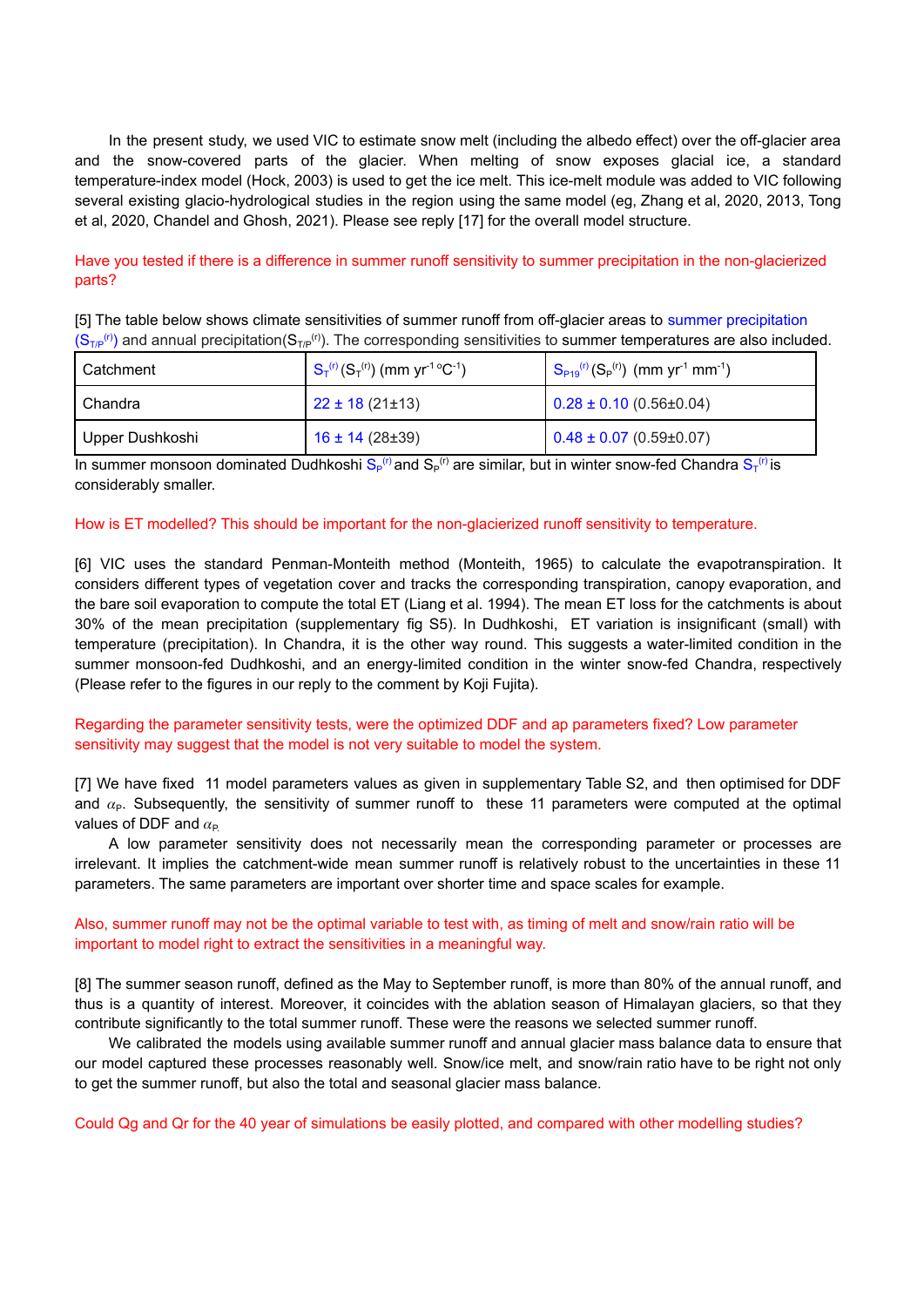[9] We are not aware of any available model results of glacier and off glacier runoff records for these two catchments. We could only compare our mean summer runoff with corresponding available estimates for the whole Dudhkoshi catchment (Nepal, 2016; Nepal 2017), Periche sub-catchment (Line 280--285 of the manuscript). We shall provide the modelled time-series of summer runoff, and its components in the supplementary.

Climate sensitivities are derived for catchment runoff, glacier runoff and non-glacierized runoff. There is a formula given (eq4) for how to derive catchment runoff sensitivity from the glacier and non-glacier runoff, but, if I am right, it is not used for the results. Has this been tested for?

[10] The climate sensitivities of catchment runoff (S<sub>T/P</sub>), glacier-runoff (S<sub>T/P</sub><sup>(g)</sup>), and off-glacier runoff (S<sub>T/P</sub><sup>(r)</sup>) are consistent using Eqs. (4-6) (given below).

 $δQ = x δQ<sup>(g)</sup> + (1 - x) δQ<sup>(r)</sup>$  ------ (4)  $S_T = x S_T^{(g)} + (1-x) S_T^{(r)}$ ---------(5)  $S_P$  =  $\int x S_P^{(g)} + (1-x) S_P^{(r)}$ ---------(6)

Our reported sensitivity values are given in the table below, along with the corresponding values of  $S_{\text{TP}}$  computed with eqs 5-6 in (blue).

| Catchment          | Glacier<br>fraction<br>(x) | $S_{\scriptscriptstyle{\overline{1}}}$<br>(mm $yr^{-1}$ °C <sup>-1</sup> ) | $S_{\rm p}$<br>$(mm yr-1 mm-1)$ | $S_T^{(g)}$<br>$(mm)$ yr <sup>-1</sup><br>$^{\circ}$ C <sup>-1</sup> ) | $S_{\tau}^{(r)}$<br>$(mm)$ yr <sup>1</sup><br>$^{\circ}$ C <sup>-1</sup> | $S_{\rm p}^{(g)}$<br>$\rm (mm\ yr^1$<br>$mm^{-1}$ ) | $S_P$ <sup>(r)</sup><br>$\text{mm} \text{ yr}^1$<br>$mm^{-1}$ ) |
|--------------------|----------------------------|----------------------------------------------------------------------------|---------------------------------|------------------------------------------------------------------------|--------------------------------------------------------------------------|-----------------------------------------------------|-----------------------------------------------------------------|
| Chandra            | 0.25                       | 117(117.1)                                                                 | 0.39(0.39)                      | 405                                                                    | 21                                                                       | $-0.12$                                             | 0.56                                                            |
| Upper<br>Dudhkoshi | 0.20                       | 116(116.1)                                                                 | 0.47(0.47)                      | 469                                                                    | 28                                                                       | 0.00                                                | 0.59                                                            |

In Eq. 8, the changes in runoff due to changes in glacier cover are estimated by the recent difference in runoff from the glaciers and the non-glacierized parts. This, however, neglects the process of usually increasing precipitation with elevation. For large changes of glacier cover this may become quite relevant.

[11] In the present formulation of eq 8, we ignored the spatial variation of runoff contributions within the off-glacier or glacierised areas as ERA5 annual precipitation had a relatively little (low) variability for Chandra (Dudhkoshi) as shown in the figure below.



Eq 8 can be modified if these variations were to be important, and we shall mention this point in the revised text. We emphasise that a monotonic elevation-dependent increase of precipitation does not capture the complex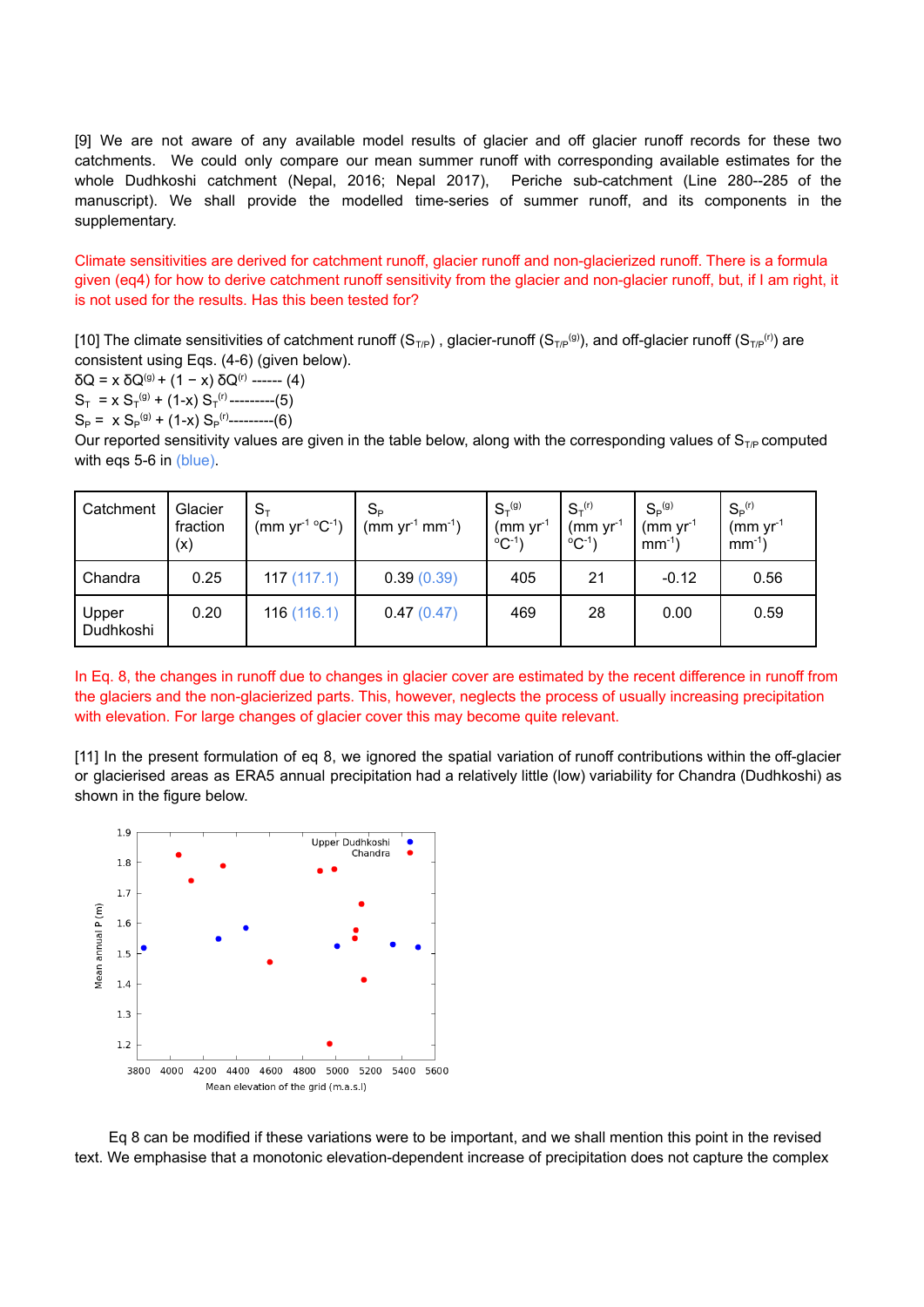spatial patterns of precipitation (Bookhagen & Burbank, 2010) in the rugged Himalayan landscapes. For example, an assumed uniform precipitation gradient with elevation likely led to an unrealistic east-west gradient in the modelled mass loss pattern in Chandra (Fig 3, Tawde et al., Annals of Glaciology, 2017).

# Also, assuming 'the recent ratio of winter to summer runoff remain unchanged' contradicts many previous studies of increased winter flow and decreased summer flow. If these assumptions need to be made, I wonder how the results could be used, as many of the models do actually include these kinds of feedbacks.

[12] The point is well taken and we shall discuss this issue in the revised version. However, note that the above assumption was only used to estimate summer runoff from previously reported annual runoff at ~2050 available. These estimates were used for a general comparison with that reported in this study. In our simulations or analysis, we do not make any assumptions about this ratio. Incidentally, there were no significant changes in this ratio over 1980-2018 beyond the level of the interannual variability. Some previous studies in the Himalaya have also reported relatively small changes in the ratio by ~2050 (eg Lutz et al, 2016; Massood et al., 2015; Ragettli et al., 2016), though much larger changes are to be expected by the end of the century.



Throughout the results section, the climate sensitivities are presented as mm change per change in degree C or per change of mm of precipitation. Based on these outcomes, some sensitivities are regarded as zero. However, these results are misleading if they are not communicated in how much T and P varies per year. In general, it would be helpful, I think, to communicate them in percentage from the mean flow, and also present all of them in an overview table.

[13] As the studied catchments have similar summer runoff, absolute sensitivity values may be compared. However, we do agree that the percentage sensitivities are more useful, particularly for a comparison among catchments with a wide range of mean runoff. The percentage values are given in the table below, and these values do support our claim. Also, we note that in terms of percentages, the sensitivities in both the catchments are longer the same. We shall include these points in the revised version.

| <sup>1</sup> Catchment name | $S_{\tau}$<br>(%-age Q change per $°C$ ) | $\mathsf{I} \mathsf{S}_{\mathsf{P}}$ (%-age Q change per 10%<br>change in P) |
|-----------------------------|------------------------------------------|------------------------------------------------------------------------------|
| I Chandra                   | $11 \pm 1$                               | $6 \pm 1$                                                                    |

#### **Catchment summer runoff sensitivities in %-age**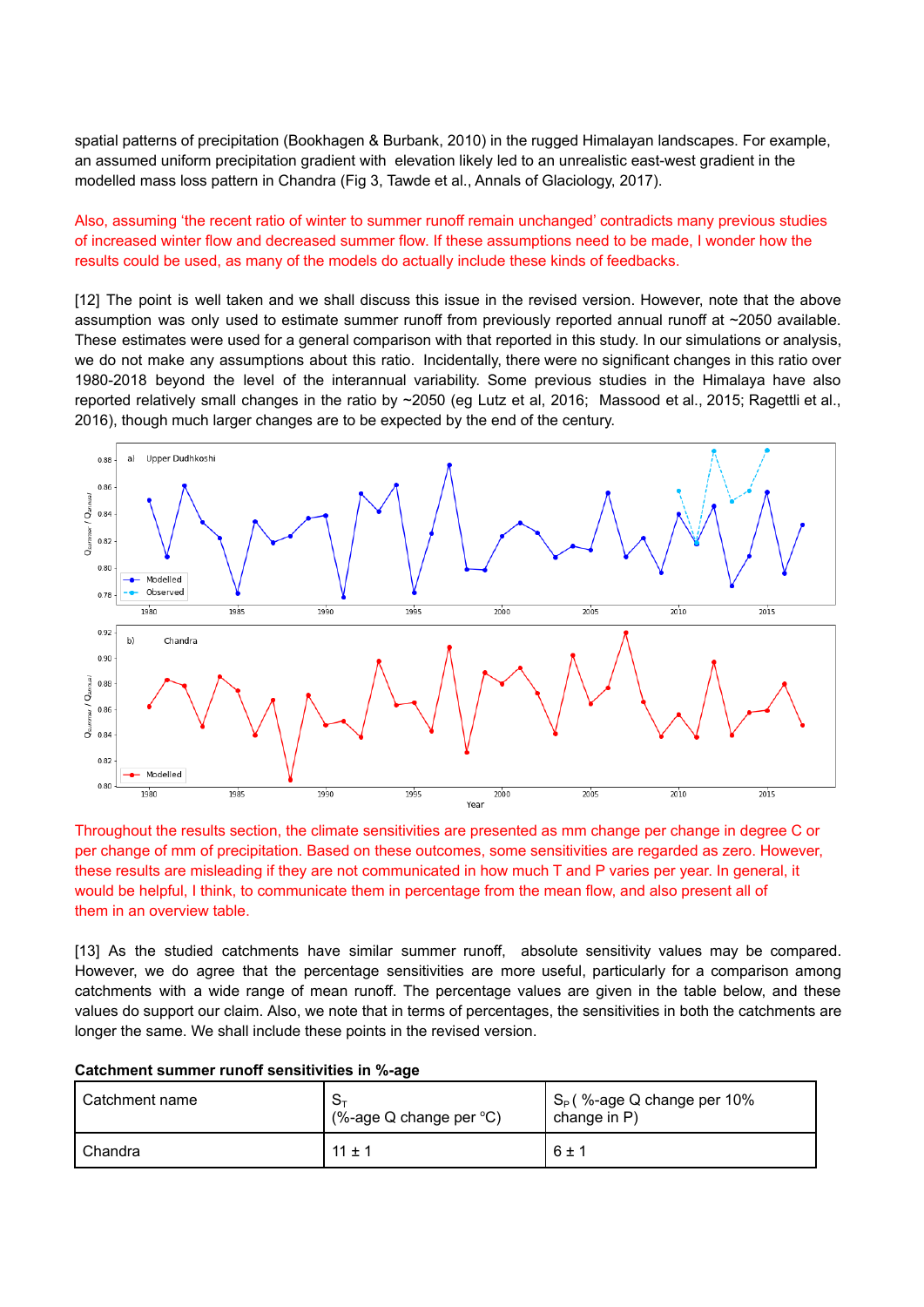| Upper Dushkoshi   |                                                     | $14 \pm 4$                                                          | $9 \pm 1$                            |                                                                        |
|-------------------|-----------------------------------------------------|---------------------------------------------------------------------|--------------------------------------|------------------------------------------------------------------------|
|                   | Glacier and off-glacier summer runoff sensitivities |                                                                     |                                      |                                                                        |
| Catchment<br>name | $S_T^{(g)}$ (% of Q<br>change per 1K<br>. 1         | $S_P^{(g)}$ (% of Q<br>change due to<br>$400$ there is $\mathbb{R}$ | $S_T^{(r)}$ (% of Q<br>change per 1K | $\mathsf{S}_{\mathsf{P}}^{(r)}$ (% of Q change<br>due to 10% change in |

| ,,,,,,,            | villariya partirl<br>warming) | viidiigu uuu tu<br>10% change in P) | VIIVING PULLIN<br>warming) | age to 10% change in<br>P |
|--------------------|-------------------------------|-------------------------------------|----------------------------|---------------------------|
| Chandra            | $37 \pm 2$                    | $-2 \pm 1$                          | $2 \pm 1$                  | $9 \pm 1$                 |
| Upper<br>Dushkoshi | $58 \pm 7$                    | 0±0                                 | 3±5                        | $9 \pm 1$                 |

#### Unclear descriptions

Throughout the manuscript there are quite some words missing or misspelled (please carefully check!), and unclear descriptions or presentation (see also list below). For example, units are missing in equations, and there is a mix of units in m and in mm.

[14] Thanks for pointing out these errors, and inconsistencies. We shall rectify them in the revised version. We shall address the specific issues in the revised version (see replies [1], [2], [15], [17], [18]).

The bias correction methods description is very unclear. Apparently, temperature is corrected based on station data, but precipitation not and instead is corrected via a calibration parameter. Why is that?

[15] The precipitation biases over the rugged Himalayan catchments ( $\sim$ 1000 km<sup>2</sup>) cannot be corrected using data from a single station because of a high spatial variability and a small correlation length of precipitation. Temperature has a longer correlation length and the data from a single station can be used. For example, in Dudhkoshi the ERA5 grid containing the station and the grid farthest off explained 85 and 79% of the variability of 15-day mean temperature. However, the corresponding explained variances were 72% and 55% for 15-day mean precipitation.

Reanalysis data of temperature is expected to be more reliable than precipitation over the Himalaya, and the scale factor used for precipitation was necessary to satisfy water balance. It was calibrated here using the observed runoff and glacier mass balance which are basin-wide quantities, and we avoided using point-scale precipitation observation for this purpose as discussed above.

We shall revise sect. 3.2.2 to clarify the rationale in a better way.

#### How is the meteorological input data used in VIC? Are T and P lapse rates used? If so, how are they obtained?

[16] VIC was run using the ERA5 hourly air-temperature, precipitation, and wind speed data (L158-162). Monthly mean temperature lapse rates were used to compute temperature for different elevation bands (supplementary Fig S2). No precipitation lapse rate was used (please see reply [11] for further arguments).

# For the VIC modelling, how does the coupling between the glacierized and non-glacierized parts work? Is there snow redistribution from the non-glacierized parts onto the glacier? And does glacier melt contribute to baseflow?

[17] We ran the VIC model separately for glacerised and non-glacerised parts of the catchments. For each grid point, the streamflow contributions of the glacerised part (snowmelt, ice melt, rain), and nonglacierised parts (surface and subsurface runoff) are computed separately and fed into the routing model.

Our present model did not consider snow redistribution from glacerised to non-glacerised parts of the catchment via avalanching (or wind redistribution) as acknowledged in present manuscript (L211). We do not consider any baseflow contribution from the glacier parts.

We shall revise the model description to clarify these points. We also propose to add the following chart to describe the workflow better.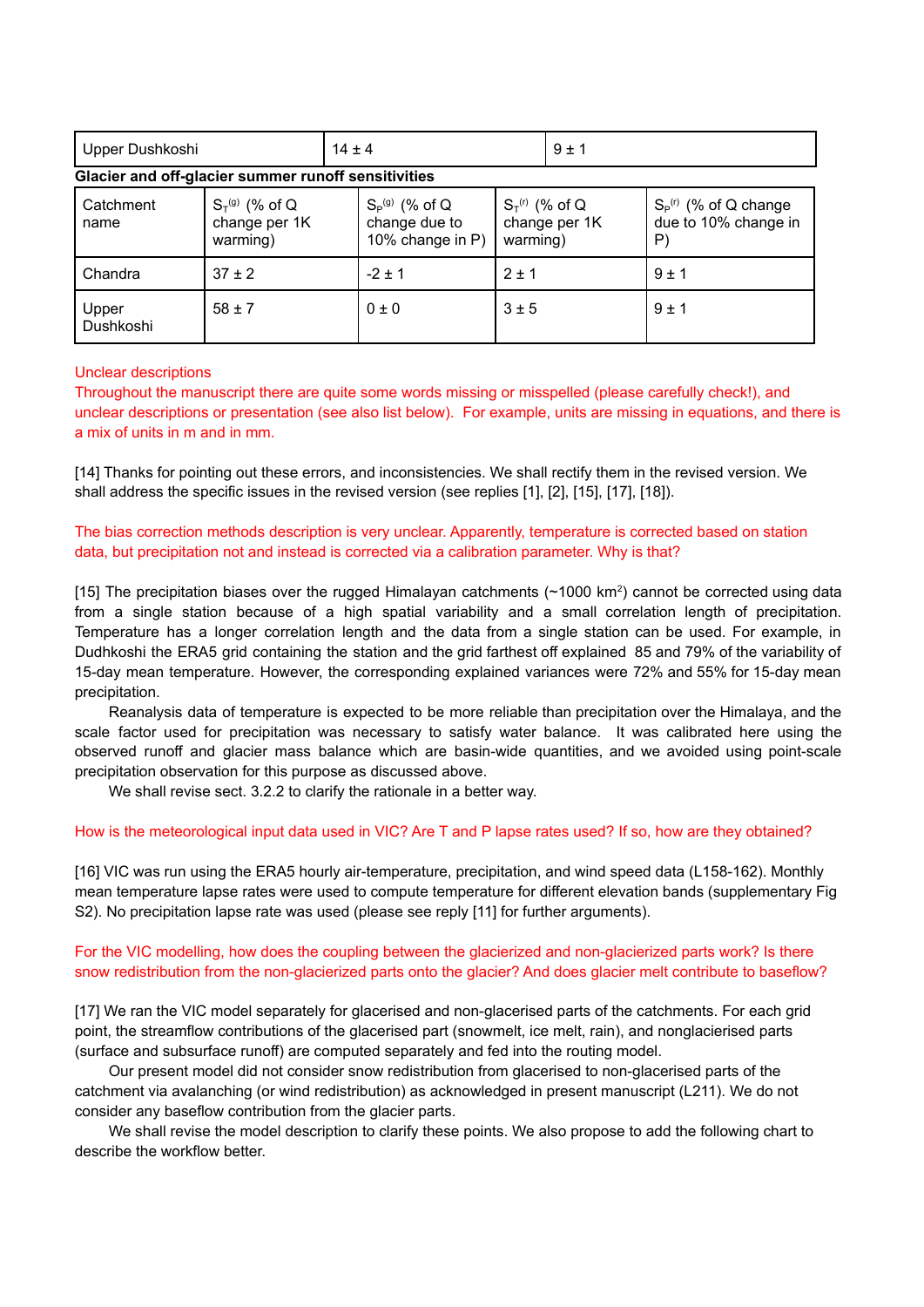

How are the mass balances calculated? Per catchment or per glacier? And how are they compared with available data, per glacier or per catchment?

[18] Mean glacier mass balance of the catchments were computed as the difference between the total snowfall and the total ice+snow melt over the total glacerised area in a catchment. These estimates with the corresponding available (~10) datasets catchment-wide geodetic mass balance that are listed in table S3. We shall revise sect 3.2 to clarify these points.

#### How is the glacier runoff modelled in a similar way to Huss and Hock?

Yes, we have modelled the glacier runoff in a similar way as Huss and Hock, 2018, described in Line 132--140 of the manuscript.

Are the same sensitivities as for the non-glacierized parts used for the parts that get de-glacierized? [19] Yes. Please see reply [11] for further discussions.

# In general, there are a lot of references to supplementary material, and I would suggest to better describe some of these in the main text.

[20] We shall revisit the supplementary reference list, and move the references that are better suited for the main text.

#### Lack of discussion

Section 4.9 is quite a deception to read. Basically, it summarizes the methods to obtain streamflow simulations. The approach used in this manuscript is very theoretical, and at least in the discussion section I think a translation again to the glacio-hydrological processes is needed (e.g. compensation of the glacierized and non-glacierized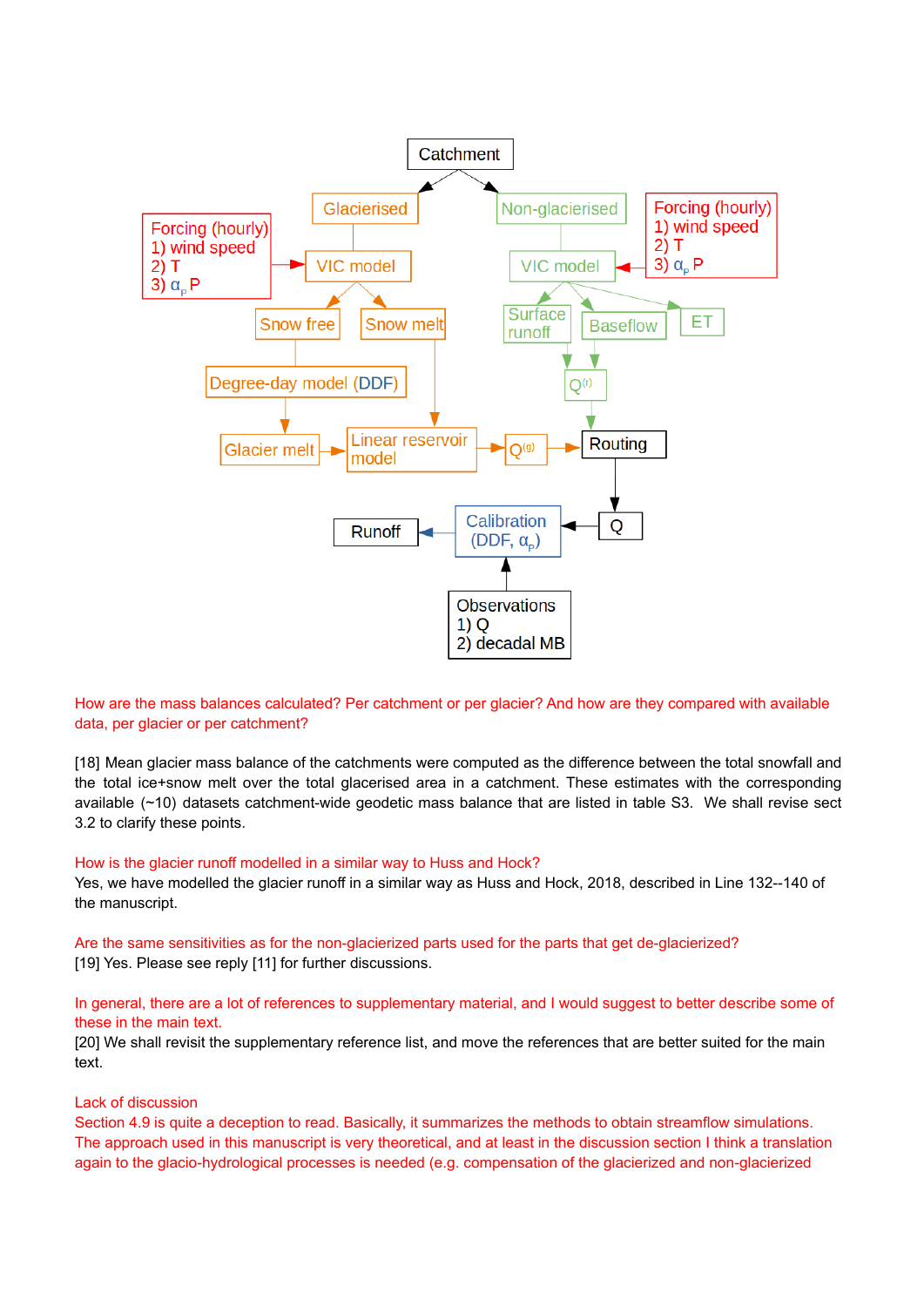# runoff parts, connecting precipitation importance for mass balance to changes in summer streamflow, describing why temperature is not relevant for non-glacierized parts, interaction of P and T processes).

[21] We meant to describe in Sect 4.9 the limitation of the present study not that of the model. The model assumptions and limitations are already described in the methods section (which we shall revise/extend as described in our replies above). We shall rename sect 4.9 where describing in it the major limitations of our approach (limited field data, using model simulations to obtain the sensitivity, and the linear approximation implicit in the sensitivity approach).

We have provided physical explanations for and suggested mechanisms behind the precipitation insensitivity of glacier runoff (L342–L351), the temperature-insensitivity of off-glacier runoff (L356–L373), and also that of glacier-compensation (L409–L418) and peak water (L432–L443) effects. For the first two results we shall add additional discussions/graphs and revise our arguments (please see our reply to the comments by Koji Fujita). We took a theoretical approach towards the last two effects, as the corresponding physical mechanisms have been discussed in detail in the cited literature. Here we demonstrate that first-order quantitative explanations of these two effects follow just from the knowledge of the climate sensitivities.

# Also, as mentioned before, it would be good to show what can be learned from these derived sensitivities, how can this approach be implemented to derive sensitivities in other catchments, or how do these results give a different perspective from what we already Know?

[22] Please see our replies earlier ([1], [2], and [3]).

And last but not least, I think a comparison with other climate sensitivities (also outside the Himalayas) is needed (e.g. He. 2021, Engelhardt et al., 2017, Moore et al., 2020), and some reasoning why there where no differences found between the two catchments (summer acc. types are thought to be very sensitive to temperature) and/or the differences in peak water timing in the two catchments, and the large differences in temperature sensitivities found in the studies that you cite in section 4.5

[23] We shall expand the comparative analysis of climates sensitivities of glacier runoff and glacier mass balance. We thank the reviewer for the suggested references, and shall include the compilation given below in the revised supplementary material.

| Catchment                     | $S_T$<br>(% of Q change<br>per 1K warming) | $S_{\rm P}$<br>(% of Q change<br>due to 10% change<br>in $P$ ) | Reference                   |
|-------------------------------|--------------------------------------------|----------------------------------------------------------------|-----------------------------|
| Engabreen                     | 24                                         | 2                                                              | Engelhardt et al. (2015)    |
| <b>Alfotbreen</b>             | 17                                         | 6                                                              | Engelhardt et al, (2015)    |
| Nigardsbreen                  | 21                                         | 4                                                              | Engelhardt et al, (2015)    |
| Storbreen                     | 19                                         | 3.3                                                            | Engelhardt et al, (2015)    |
| Ala-Archa (Northern Tienshan) | 9                                          | $\overline{7}$                                                 | He (2021)                   |
| Dokriani catchment (Himalaya) | 20                                         | 16                                                             | Azam and Srivastava, (2020) |
| Dudhkoshi basin (Himalaya)    | 5                                          | 10                                                             | Pokhrel et al, (2014)       |
| Trambau Glacier basin         | 27                                         | $-0.6$                                                         | Fujita and Sakai, (2014)    |
| Chandra (Himalaya)            | $11 \pm 1$                                 | 6±1                                                            | This study                  |
| Upper Dushkoshi (Himalaya)    | $14 \pm 4$                                 | 9±1                                                            | This study                  |

#### **Climate sensitivity of catchment runoff**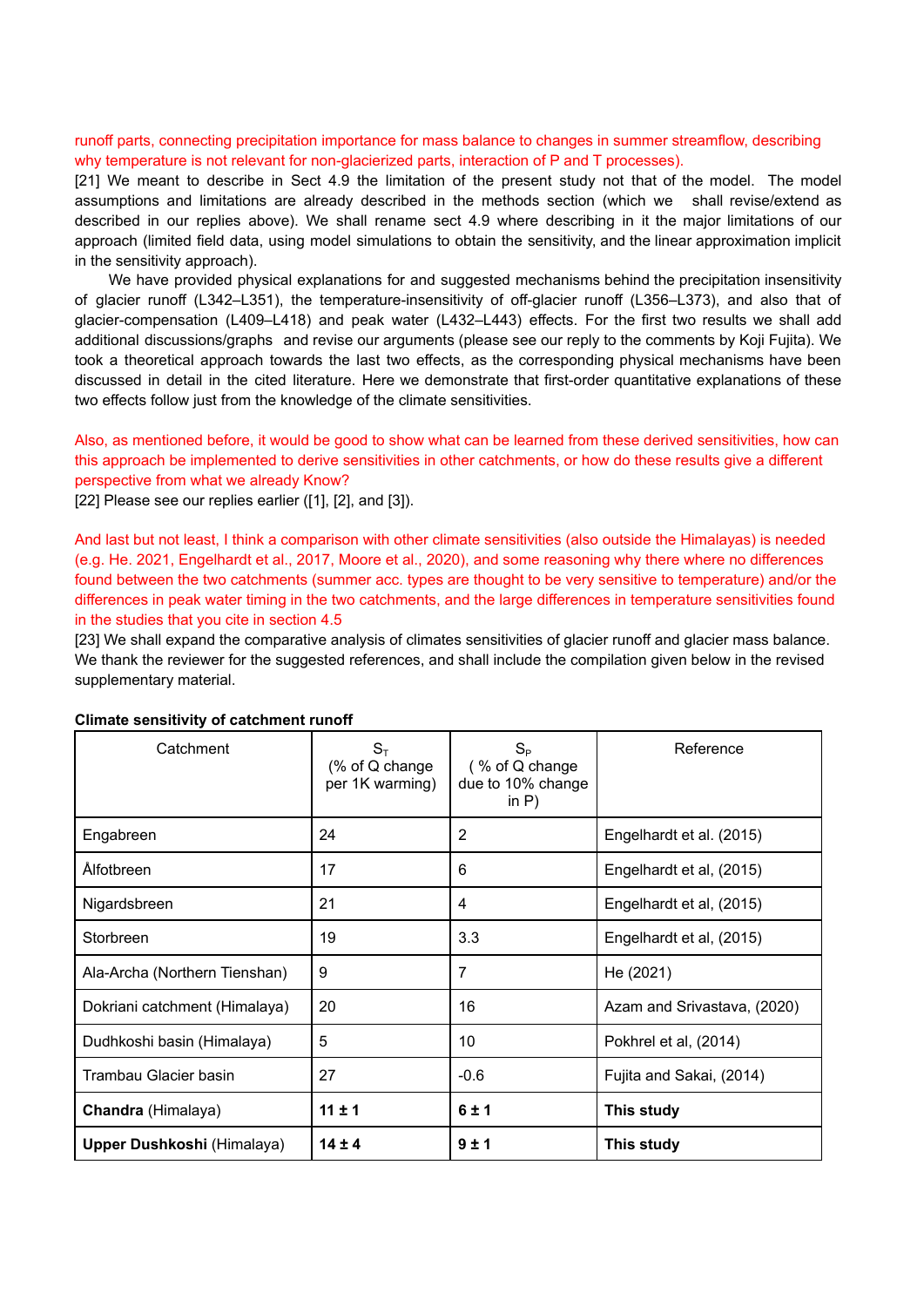#### **Climate sensitivity of glacier runoff**

(sensitivity values are normalised by total catchment runoff  $(Q)$  as  $Q^{(g)}$  vales are not available for all the studies)

| Catchment                 | $S_T^{(g)}$ (% of Q<br>change per 1K<br>warming) | $S_P^{(g)}$ (% of Q<br>change due to 10%<br>change in P) | Reference                |
|---------------------------|--------------------------------------------------|----------------------------------------------------------|--------------------------|
| Midtre Lovenbreen         | 55                                               |                                                          | Pramanik et al. (2018)   |
| Kongsvegen                | 71                                               | 3                                                        | Pramanik et al. (2018)   |
| Kronebreen-Holtedahlfonna | 55                                               | 4                                                        | Pramanik et al. (2018)   |
| Brewster glacier          | 60                                               | 4                                                        | Anderson et al. (2010)   |
| La Paz, Bolivia           |                                                  | 6                                                        | Soruco et al. (2015)     |
| Trambau Glacier basin     | 53                                               | $-7$                                                     | Fujita and Sakai, (2014) |
| Chandra                   | $37 \pm 2$                                       | $-2 \pm 1$                                               | This study               |
| <b>Upper Dushkoshi</b>    | $58 \pm 7$                                       | $0 \pm 0$                                                | This study               |

The above compilation indicates that the sensitivities reported by here are largely in line with those reported in the Himalaya and elsewhere. A weak precipitation sensitivity of glacier runoff in diverse climate settings is apparent from the above compilation, and will be analysed/reported separately.

Note that the %-age sensitivities of the two studied catchments are not identical. Also the absolute values of

sensitivities of glacier and off-glacier runoff,  $(S_T^{(g)}, S_p^{(g)}, S_p$  etc) are significantly different (Table S5, S6), which shall be highlighted during revision.

Temperature is expected to have a stronger influence on mass balance on summer-accumulation type glaciers, due to conversion between snow and rain (Fujita, 2008; Kumar et al. 2019). However, the mass-balance sensitivity depends on other factors like glacier hypsometry. Therefore, a relatively higher temperature-sensitivity of glacier mass balance in summer-monsoon fed Dudhkoshi cannot be ruled out. Similar results were obtained using a detailed energy-balance model (see the figure reproduced from Sakai and Fujita (2017) with the catchments studied here marked). The other



reported values from western and central Himalayan glaciers and catchments span a wide range (possibly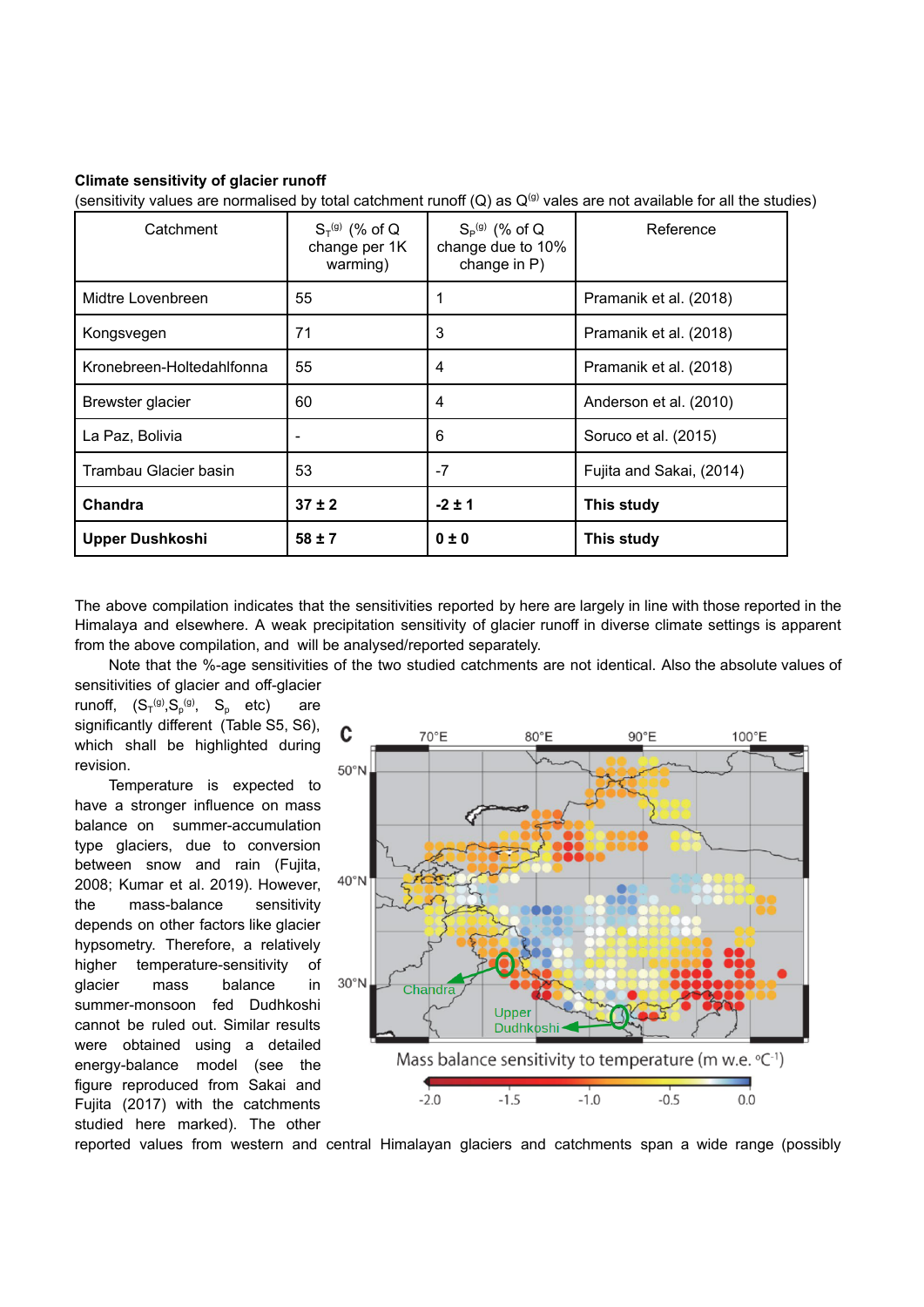reflecting the variability of climate and topography, underlying model assumptionz, model calibration, input data sets etc). Overall, the values presented are in the same range as previously known.

|  | Glacier mass balance sensitivity in the Himalaya |  |  |  |  |  |  |
|--|--------------------------------------------------|--|--|--|--|--|--|
|--|--------------------------------------------------|--|--|--|--|--|--|

| Catchment                                   | temperature<br>sensitivity<br>(mm $yr^{-1}$ °C <sup>-1</sup> ) | precipitation<br>sensitivity<br>(mm yr <sup>1</sup> per<br>10% P change) | Reference                                                                  |
|---------------------------------------------|----------------------------------------------------------------|--------------------------------------------------------------------------|----------------------------------------------------------------------------|
| <b>Regional values</b>                      |                                                                |                                                                          |                                                                            |
| Chandra                                     | $-475 \pm 93$                                                  | $200 \pm 42$                                                             | This study                                                                 |
| Chandra                                     | -570 to -640                                                   |                                                                          | Sakai & Fujita (2017); values<br>extracted from supplementary<br>figure S5 |
| Chandra                                     | $-160$                                                         | 90                                                                       | Tawde et al. (2017)                                                        |
| 4 western Himalayan glaciers                | $-240$ to $-835$                                               | 60 to 90                                                                 | Wang et al. (2019)                                                         |
| Indus basin                                 | -310 to -790                                                   |                                                                          | Shea and Immerzeel (2016)                                                  |
| <b>Upper Dushkoshi</b>                      | $-274 \pm 46$                                                  | $50 \pm 20$                                                              | This study                                                                 |
| Dudhkoshi                                   | $-170$ to $-360$                                               |                                                                          | Sakai & Fujita (2017); values<br>extracted from supplementary<br>figure S5 |
| 5 Eastern/central Himalaya                  | $-561$ to $-1000$                                              | 50 to 80                                                                 | Wang et al. (2019)                                                         |
| Ganga basin                                 | $-290$ to $-760$                                               |                                                                          | Shea and Immerzeel (2016)                                                  |
| Western Himalayan glaciers                  |                                                                |                                                                          |                                                                            |
| Chhota Shigri glacier (Chandra)             | $-520$                                                         | 160                                                                      | Azam et al. (2014)                                                         |
| Naradu, Gara, Shaune Garang,<br>Gor-Garang  | $-510, -310,$<br>$-516, -240$                                  | 74, 75, 72, 83                                                           | Gaddam et al. (2017)                                                       |
| Shaune Garang, Gor-Garang, Gara,<br>Siachen | $-835, -709,$<br>$-710, -240$                                  | 60, 60, 60, 90                                                           | Wang et al. (2019)                                                         |
| Siachen                                     | $-240$                                                         | 160                                                                      | Kumar et al. (2020)                                                        |
| Stok glacier                                | $-320$                                                         | 120                                                                      | Soheb et al. (2020)                                                        |
| Central/eastern Himalayan glaciers          |                                                                |                                                                          |                                                                            |
| AX010, Changmekhampu, Yala, Tipra           | $-1000, -656,$<br>$-585, -561$                                 | 80, 60, 50, 70                                                           | Wang et al. (2019)                                                         |
| AX010                                       | $-1000$                                                        | 153                                                                      | Kayastha et al. (1999)                                                     |
| Trambau                                     | $-900$<br>$-700$                                               | 180<br>180                                                               | Sunako et al. (2019)<br>Kayastha et al. (1999)                             |
| Halji glacier                               | $-1210$                                                        | 520                                                                      | Arndt et al. (2021)                                                        |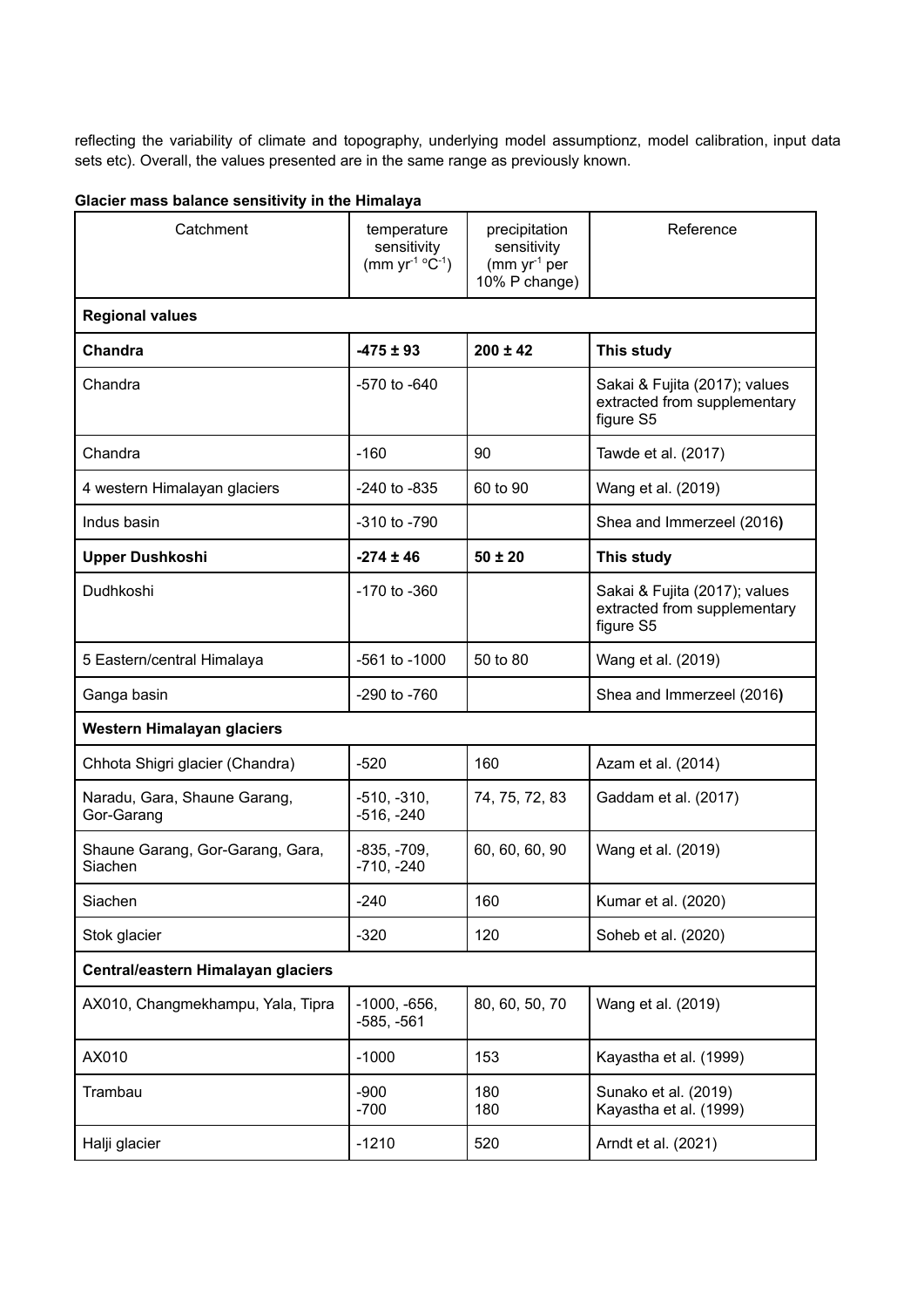| Dokriani | 1110 | 240 | Azam and Srivastava (2020) |
|----------|------|-----|----------------------------|
|          |      |     |                            |

Minor comments and technical corrections

Title: from – change to 'in'? To be changed to OF in line with the text. L3: catchments – change into glacierized catchments, also remove 'in order', and what is meant with 'the nature'? L5: semi-distributeD L22: response OF glacierized L23: data – do you mean observations? L27: also BE helpfulL37: An – a L45: time series is – ARE L54: is in – is LOCATED in We accept these suggestions.

Table 1: do these values represent catchment mean? Or station values? As stated in the caption these are catchment properties.

L60: solid to liquid or liquid to solid? Text and table say something different It is the ratio of liquid to solid precipitation. We shall correct in L60.

Section 2 Study area – explain here the two glacier accumulation types We shall discuss that in the revised version.

L65: bias corrected reanalysis data: bias corrected on what? We shall refer the reader to the revised sect 3.2.2 here.

L67: relativvely – relatively L75: concentrate ON We accept these suggestions.

L84: please explain how you go from derivative in Q to anomaly Q It follows from that definition,  $Q(T, P) = Q_0(T_0, P_0) + \delta Q(P, T)$ . We shall add this step in the revised version.

L97: onesdefined We shall correct it.

L133: projected future changes in glacier area – How were they arrived? Is this data given per glacier? Or if per basin, do they match with the basins studied here?

L135: Also here, were these timeseries available for the catchment or for individual glaciers? How were they processed for this study?

The glacier fraction or temperature projections we used were for larger basins/regions, containing the two studied catchments. The regional values were used for the catchments without any modification.

L137: ignored – if precipitation changes were ignored, it means that in equation 15, change in P is zero and thus non-glacierized runoff is not included in the calculation for change in catchment runoff?

We followed the standard definition of peak water (Huss and Hock, 2018) as the change in runoff of the area that was glacierised at t=0. Here we set the origin at 2000 AD. As a result, only the first and the third terms on the RHS of eq 15 contribute. We shall clarify that in the revised text.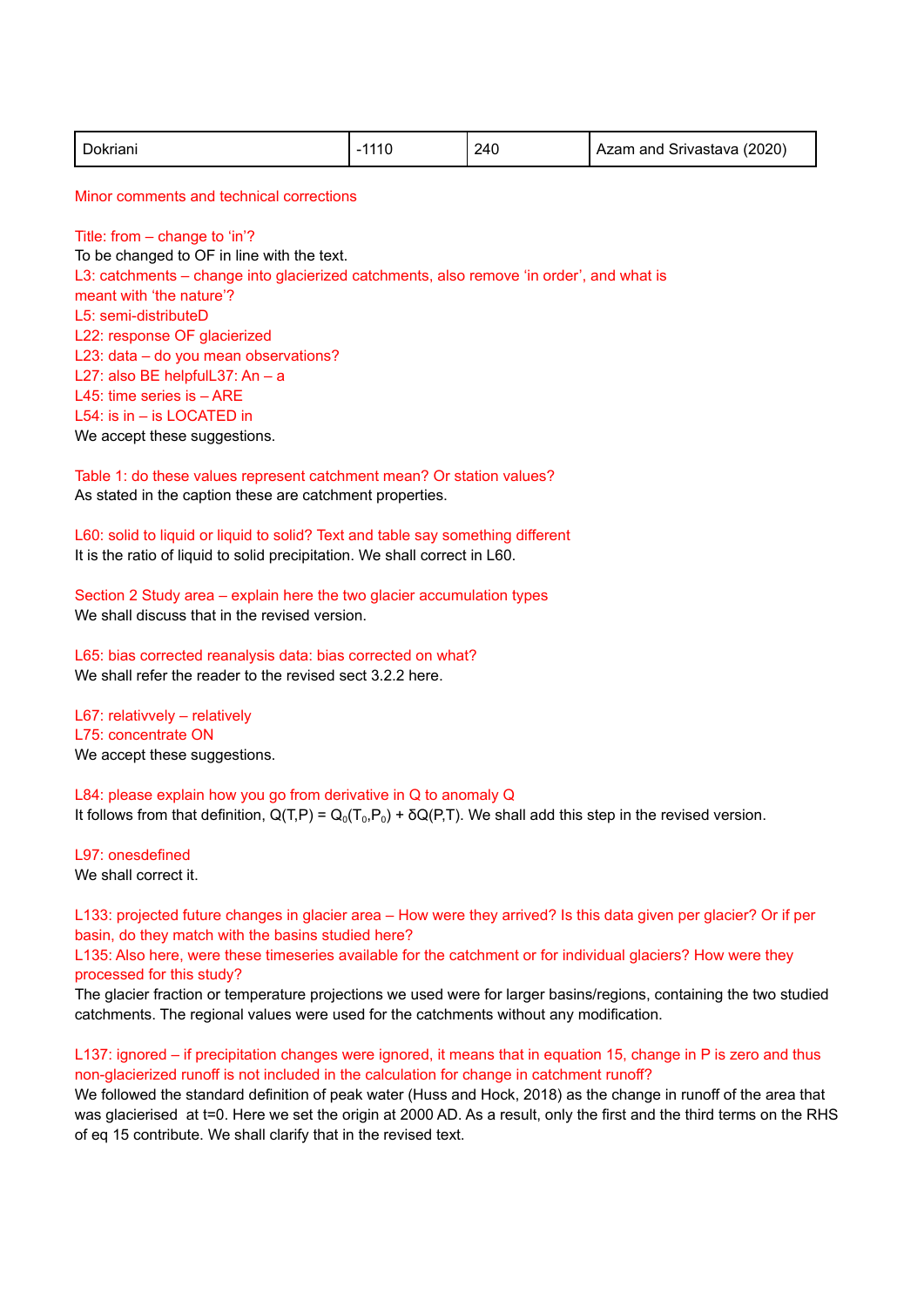#### L138: gridded values available: please explain

L140 year 2002 and in L155 year 2002 – how did you derive glacier extent in 2000 then? Glacier area is slow variable that does not change significantly in 2 years (see table 1).

L155-156: Please explain how the geodetic mass balances were obtained for the studied catchments We shall add those details.

# L185: size – elevation range?

We accept the suggestion.

L194: shrinkage of glacier fraction – is this value per decade? And is it the decline incatchment glacier cover or the decline in glacierized area?

These are decadal rates of changes in glacier area. These details are given in Table 1 which has been referred to.

L202-203: For melt calculations...... data set: very unclear, please rephrase We shall revise it.

#### L236: j denoting individual records – what is meant here?

The sum is over the set 8 geodetic records or each of the catchments that are given in table S3. We shall revise the text and clarify.

L280: the sentences have a strange order here, with two times comparing to other studies We shall revise it.

 $1295:$  th – the We shall correct the error.

# L305: Linear response: what is meant here?

We shall revise the title.

# L321-L322: What about ET losses? Or change in storage

We thank the reviewer for pointing this out. In our reply to the comment by Koii Fujita, we showed that ~30% of the precipitation anomaly over the off-glacier part is lost as ET, and most of the excess precipitation over the glacierised parts falls as snow and contributes to glacier accumulation. We shall revise the text appropriately.

L338: has – have We shall correct the error.

# L354: where can I see this effect of stabilizing scaled with glacier fraction?

L390 and 399: to – two We shall correct the error.

#### L392: accurate sensitivities – sounds plausible, but how to derive them?

Climate sensitivities may be obtained from observations whenever available (L30–L31) - then a model run can be avoided. When observations are not there, available model simulations have to be used - still useful when models have to be run for new scenarios and the model is computationally heavy. When neither observations nor model simulations are not available, climate sensitivities are not known. However, there may still be some general properties of climate sensitivity that may allow some insight about future changes. For example, some climate sensitivities could be small or negligible in general, e.g., an approximately precipitation insensitive glacier runoff please see reply [23].

#### L402 and 472: depndence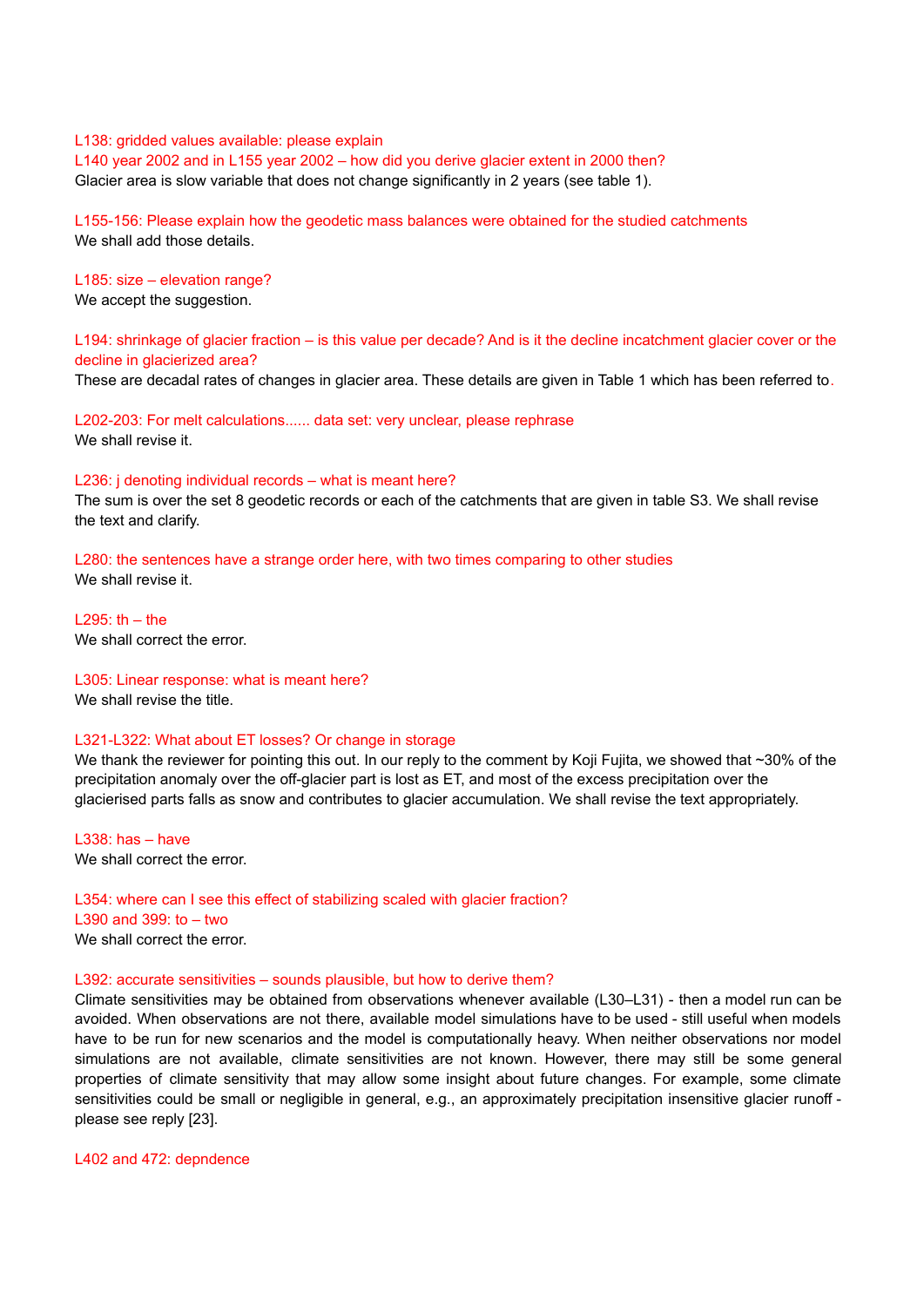### We shall correct the error.

#### L406-407: Do they propose that in this paper?

Chen and Ohmura. (1990) used an empirical paramterisation of the glacier compensation curve, calibrated the same using data from some alpine catchments, and showed that it can explain the observed multidecadal runof changes in the catchments.

#### Section 4.8.3 – Why is peakwater not calculated for catchment runoff?

We followed the standard definition of peak water, eg, that of Huss and Hock, 2018.

Figure 1 – It may be an idea to indicate the sub-catchments which were you used in other studies and that you use for comparison of your results We shall revise the figure.

Figure 2 – Please provide the meaning of the parameters We shall add the information.

# Figure 4 – what do the different dots represent?

The modelled and observed (geodetic) decadal mass balance for the two catchments. Each of these data points are also given in table S3.

# **References**

Anderson, B., Mackintosh, A., Stumm, D., George, L., Kerr, T., Winter-Billington, A., & Fitzsimons, S. (2010). Climate sensitivity of a high-precipitation glacier in New Zealand. *Journal of Glaciology*, *56*(195), 114-128.

Arndt, A., Scherer, D., & Schneider, C. (2021). Atmosphere Driven Mass-Balance Sensitivity of Halji Glacier, Himalayas. Atmosphere, 12(4), 426.

Azam, M. F., Kargel, J. S., Shea, J. M., Nepal, S., Haritashya, U. K., Srivastava, S., ... & Bahuguna, I. M. (2021). Glaciohydrology of the Himalaya-Karakoram. *Science*.

Azam, M. F., Wagnon, P., Vincent, C., Ramanathan, A., Linda, A., Singh, V. B. (2014). Reconstruction of the annual mass balance of Chhota Shigri glacier, Western Himalaya, India, since 1969. Annals of Glaciology, 55(66), 69-80.

Azam, M. F., and Srivastava, S. (2020). Mass balance and runoff modelling of partially debris-covered Dokriani Glacier in monsoon-dominated Himalaya using ERA5 data since 1979. Journal of Hydrology, 125432.

Banerjee, A., Patil, D., & Jadhav, A. (2020). Possible biases in scaling-based estimates of glacier change: a case study in the Himalaya. The Cryosphere, 14(9), 3235-3247.

Bookhagen, B., & Burbank, D. W. (2006). Topography, relief, and TRMM‐derived rainfall variations along the Himalaya. Geophysical Research Letters, 33(8).

Chandel, V. S., & Ghosh, S. (2021). Components of Himalayan River Flows in a Changing Climate. Water Resources Research, 57(2), e2020WR027589.

Chen, J., and Ohmura, A. (1990). On the influence of Alpine glaciers on runoff. IAHS Publ, 193, 117-125.

Engelhardt, M., Schuler, T. V., & Andreassen, L. M. (2015). Sensitivities of glacier mass balance and runoff to climate perturbations in Norway. *Annals of Glaciology*, *56*(70), 79-88.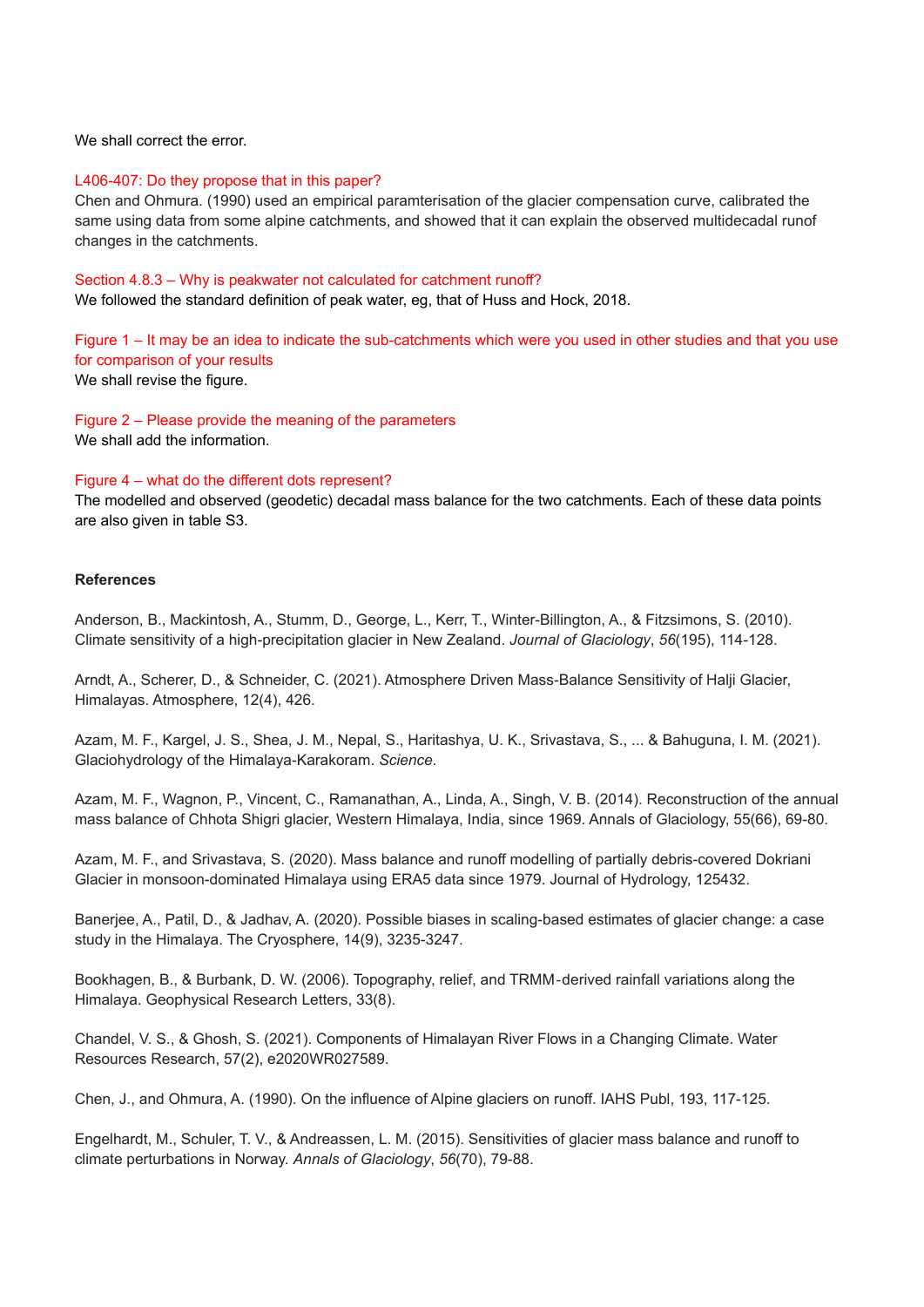Fujita, K. and Sakai, A.: Modelling runoff from a Himalayan debris-covered glacier, Hydrol. Earth Syst. Sci., 18, 2679–2694, https://doi.org/10.5194/hess-18-2679-2014, 2014

Gaddam, V. K., Kulkarni, A. V., & Gupta, A. K. (2017). Reconstruction of specific mass balance for glaciers in Western Himalaya using seasonal sensitivity characteristic (s). Journal of Earth System Science, 126(4), 1-10.

He, Z. (2021). Sensitivities of hydrological processes to climate changes in a Central Asian glacierized basin. *Frontiers in Water*, *3*, 46.

Kayastha RB, Ohata T, Ageta Y (1999). Application of a mass-balance model to a Himalayan glacier. Journal of Glaciology. 45(151):559-567. doi:10.3189/S002214300000143X.

Khadka, M., Kayastha, R. B., & Kayastha, R. (2020). Future projection of cryospheric and hydrologic regimes in Koshi River basin, Central Himalaya, using coupled glacier dynamics and glacio-hydrological models. *Journal of Glaciology*, *66*(259), 831-845.

Kumar, A., Negi, H. S., & Kumar, K. (2020). Long-term mass balance modelling (1986–2018) and climate sensitivity of Siachen Glacier, East Karakoram. Environmental monitoring and assessment, 192(6), 1-16.

Leclercq, P. W., Oerlemans, J., & Cogley, J. G. (2011). Estimating the glacier contribution to sea-level rise for the period 1800–2005. Surveys in Geophysics, 32(4-5), 519.

Lutz, A. F., Immerzeel, W. W., Kraaijenbrink, P. D., Shrestha, A. B., & Bierkens, M. F. (2016). Climate change impacts on the upper Indus hydrology: sources, shifts and extremes. *PloS one*, *11*(11), e0165630.

Masood, M., Yeh, P. F., Hanasaki, N., & Takeuchi, K. (2015). Model study of the impacts of future climate change on the hydrology of Ganges–Brahmaputra–Meghna basin. *Hydrology and Earth System Sciences*, *19*(2), 747-770.

Mölg, T., Maussion, F., Yang, W., Scherer, D. (2012). The footprint of Asian monsoon dynamics in the mass and energy balance of a Tibetan glacier. The Cryosphere, 6(6), 1445.

Oerlemans, J. (2005). Extracting a climate signal from 169 glacier records. Science, 308(5722), 675-677.

Pokhrel, B. K., Chevallier, P., Andreassian, V., Tahir, A. A., Arnaud, Y., Neppel, L., ... Budhathoki, K. P. (2014). Comparison of two snowmelt modelling approaches in the Dudh Koshi basin (eastern Himalayas, Nepal). Hydrological sciences journal, 59(8), 1507-1518.

Pramanik, A., Van Pelt, W., Kohler, J., & Schuler, T. V. (2018). Simulating climatic mass balance, seasonal snow development and associated freshwater runoff in the Kongsfjord basin, Svalbard (1980–2016). *Journal of Glaciology*, *64*(248), 943-956.

Ragettli, S., Immerzeel, W. W., & Pellicciotti, F. (2016). Contrasting climate change impact on river flows from high-altitude catchments in the Himalayan and Andes Mountains. Proceedings of the National Academy of Sciences, 113(33), 9222-9227.

Sakai, A., & Fujita, K. (2017). Contrasting glacier responses to recent climate change in high-mountain Asia. Scientific reports, 7(1), 1-8.

Shea, J. M., and Immerzeel, W. W. (2016). An assessment of basin-scale glaciological and hydrological sensitivities in the Hindu Kush–Himalaya. Annals of Glaciology, 57(71), 308-318.